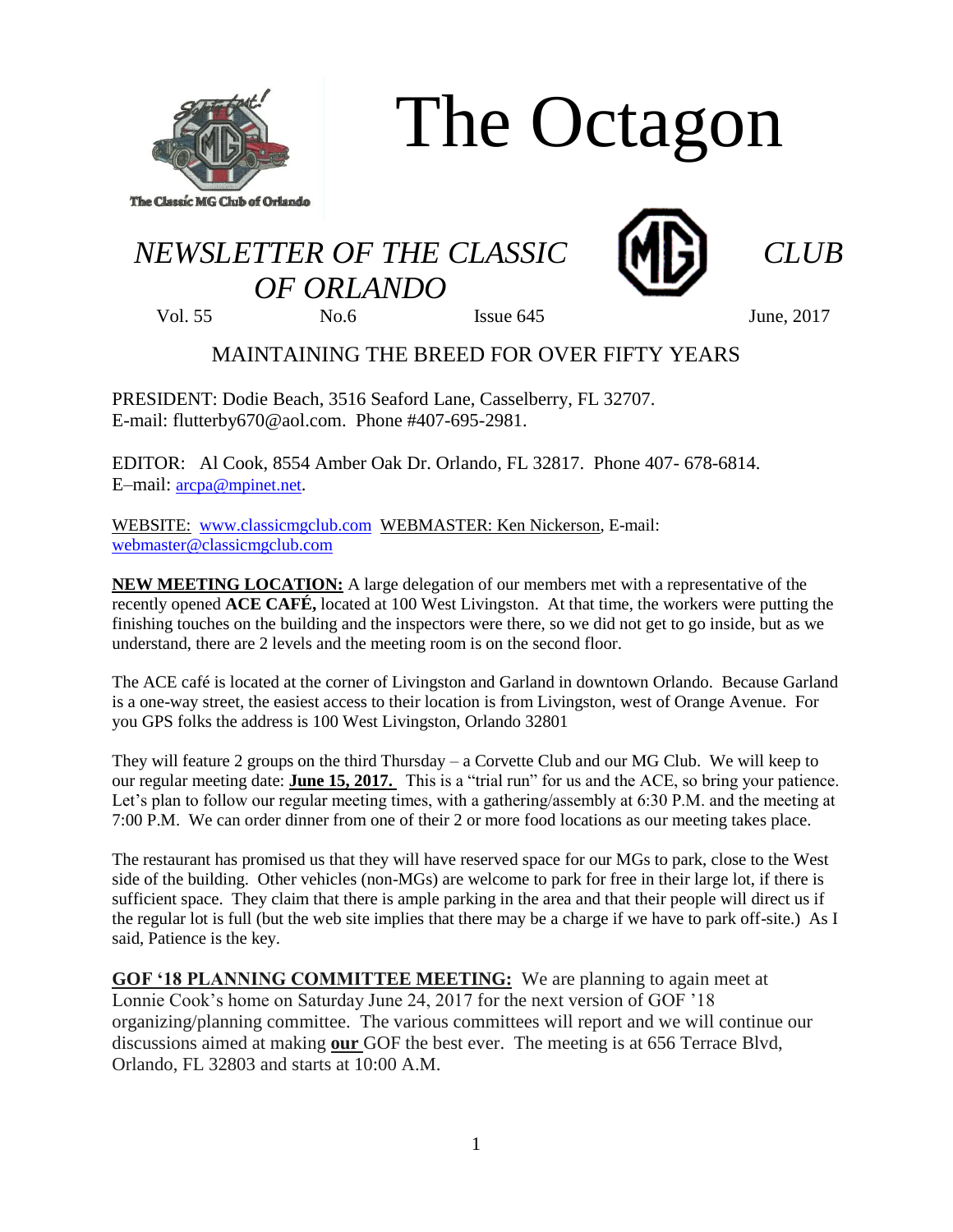**REPORT ON MAY DRIVING EVENT:** On May 20, 2017 we gathered at various starting locations to travel to a racing icon; Racing's North Turn, a restaurant built right at the site where the beach racing of early years and the first days of what is now the Daytona speedway was held. In the restaurant was a most interesting collection of photos from "those days" and other racing paraphernalia. We had a very good turnout, the result of brilliant (perhaps too hot) weather. It was a good tour with no reported problems. After lunch, the group split up, with some continuing to the Ponce Inlet Lighthouse and others exploring the local flavor.

**JUNE DRIVING EVENT:** Patrick Raley has arranged a morning tour to the famous Yalaha Bakery on June 10, 2017. The bakery is 3.2 miles from the Mission Inn, site of the recent GOF 49, along County Road 48. The bakery is much more than a place to buy pastries: it serves excellent lunches along with great beer in a lovely outdoor patio where they feature music and entertainment of various types. It is a favorite of auto and motorcycle enthusiasts of all sorts. We plan to depart in time (aim for 11:30 or earlier) to avoid the heat of the day and to arrive before the lunchtime rush. Patrick has prepared directions for us from all possible locations and those appear as an attachment to the newsletter. Bringing your sun screen and folding chairs would be a great idea. At the Thursday meeting people can decide if they want to meet up for the drive over to the bakery.

## **FUTURE EVENTS:**

The MG Car Club Florida on June 17<sup>th</sup> will visit the American Muscle Car Museum in Melbourne. Both of these events are bring your own food and beverage. For information, you can contact Linda Knoblock-Raupp at (321-757-0180) or [oldcarsnewcars@bellsouth.net.](mailto:oldcarsnewcars@bellsouth.net)

The Southeast MG T Register Fall GOF "Mayhem in the Mountains" is in Hiawassee, GA, Sept. 21-24, 2017. More info at [http://www.semgtr.org/mayhem-in-the-mountains1.html.](http://www.semgtr.org/mayhem-in-the-mountains1.html)

July's club event will be a cool evening (fingers crossed) dinner at The Willow Tree in Sanford. More information will be provided at the next meeting and in the next newsletter. This is always a fun event and a chance to sing a few songs as well as display our cars for all to see.

The British Breakfast Club announced that their meeting at the ACE Café has set for the second Wednesday of the month for tire kicking among all British Car enthusiasts.

WILL BOWDEN: The latest information on Will's condition has him still in Progressive Intensive Care and unable to see visitors. Mark, his son-in-law keeps us informed of Will's condition and will continue to brief us when there is news. As we said last month, cards (no flowers) can be sent in care of his daughter, Ellen Tidwell, 1960 Brantley Circle, Claremont, FL 34711.

**FOR SALE ITEMS:** Please send your information to the editor. Current offerings:

Pete Rogers reports that he has a variety of MG parts that he has accumulated in his many restoration projects and rather than a random list (that would miss more than it includes), he suggests that if you have a need, that you call him to see if he has what you need. Pete's telephone # is 352-343-1855 and he can also be reached at  $pfrslot@gmail.com$ .